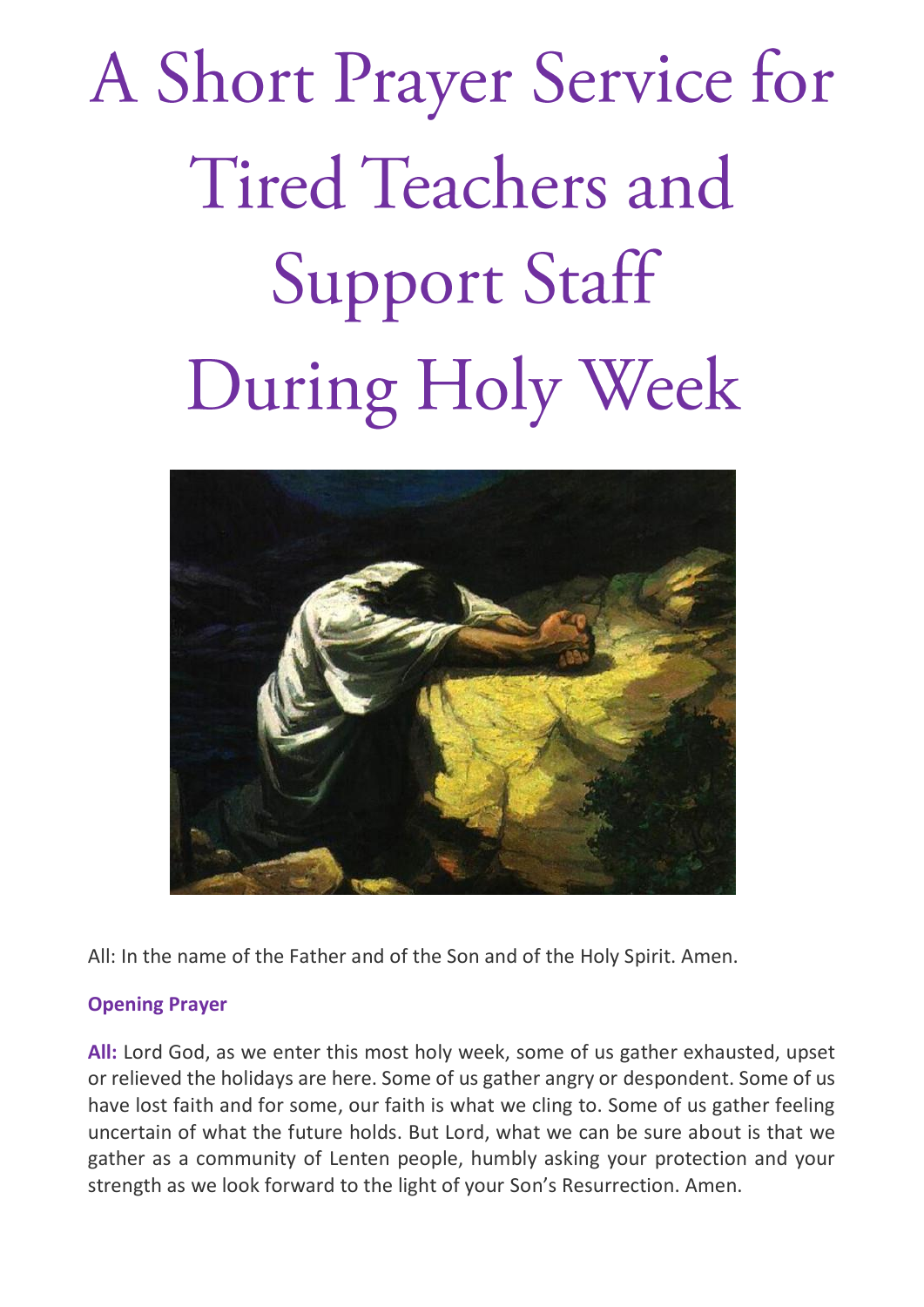### **A reading from the Prophet Isaiah** (49:1-6)

Islands, listen to me, pay attention, remotest peoples. The Lord called me before I was born, from my mother's womb he pronounced my name.

He made my mouth a sharp sword, and hid me in the shadow of his hand. He made me into a sharpened arrow, and concealed me in his quiver.

He said to me, 'You are my servant Israel, in whom I shall be glorified'; while I was thinking, 'I have toiled in vain, I have exhausted myself for nothing';

And all the while my cause was with the Lord, my reward with my God. I was honoured in the eyes of the Lord, my God was my strength.

And now the Lord has spoken, he who formed me in the womb to be his servant, to bring Jacob back to him, to gather Israel to him: 'It is not enough for you to be my servant, to restore the tribes of Jacob and bring back the survivors of Israel; I will make you the light of the nations so that my salvation may reach to the ends of the earth.'

The word of the Lord **All:** Thanks be to God.

**Responsorial Psalm** ([Ps 70:1-6. 15. 17. R. v.15\)](https://www.liturgyhelp.com/ritual/lectionary/LectionaryListPsalm%7Cpsm) **(R.) I will sing of your salvation.**

1. In you, O Lord, I take refuge; let me never be put to shame. In your justice rescue me, free me: pay heed to me and save me. (R.)

2. Be a rock where I can take refuge,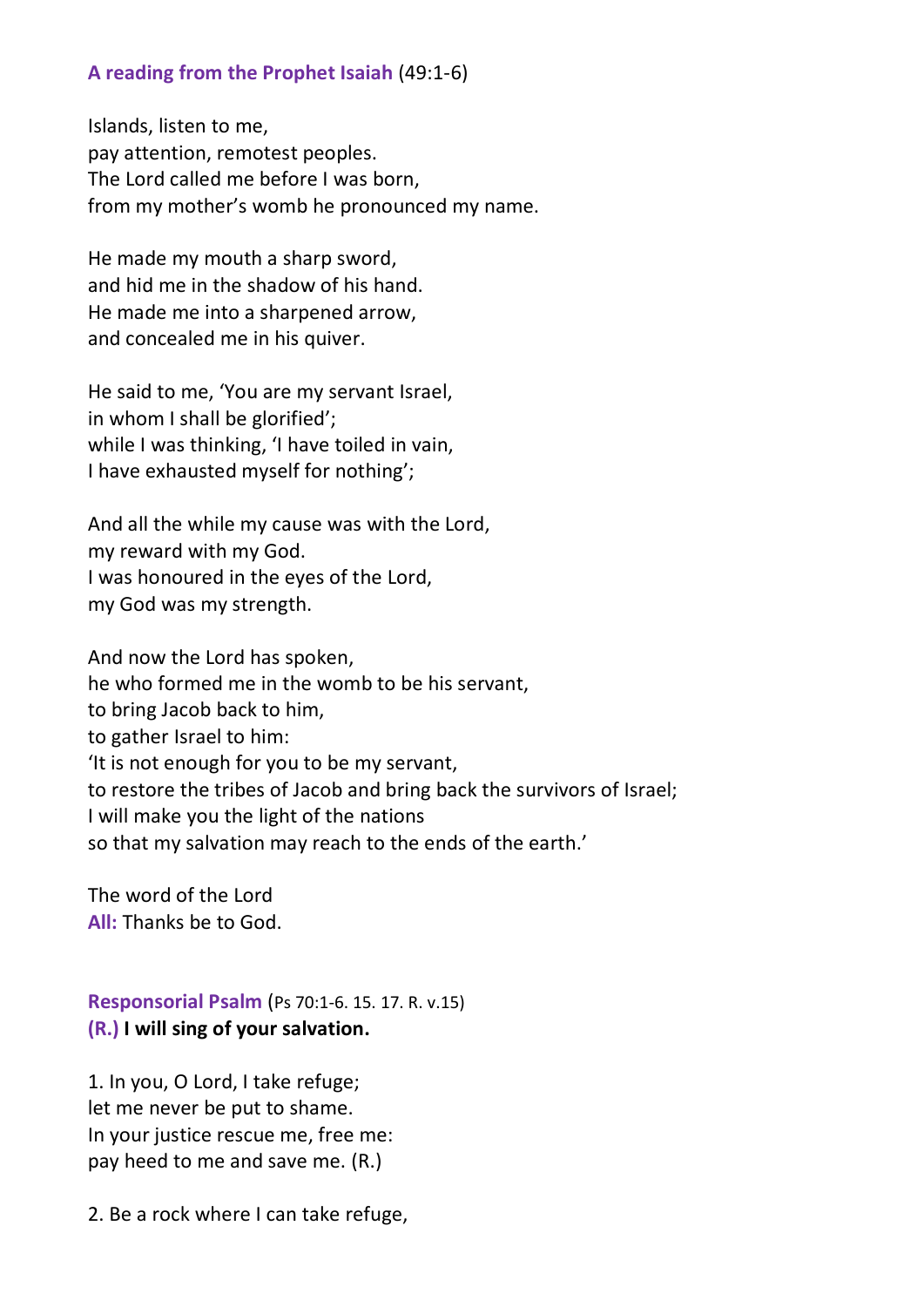a mighty stronghold to save me; for you are my rock, my stronghold. Free me from the hand of the wicked. (R.) **(R.) I will sing of your salvation.**

3. It is you, O Lord, who are my hope, my trust, O Lord, since my youth. On you I have leaned from my birth, from my mother's womb you have been my help. (R.)



4. My lips will tell of your justice and day by day of your help (though I can never tell it all). O God, you have taught me from my youth and I proclaim your wonders still. (R.)

## **Words of Reflection** (pause and reflect for a minute between each stanza)

**L:** We all know that we have been through a very trying time certainly here at work, but also perhaps with our own families or with our own personal struggles.

**L:** Covid-19 continues to have its impact around the world.

**L:** However, the scripture from the Old Testament today talks about being a servant, and it is in light of Jesus' ultimate sacrifice in dying on the cross in service to us and to his Father's will, that we listen and reflect.

**L:** In so many ways we have been servants above and beyond in the past few weeks. Servants to our families, our students, their parents and even our colleagues. Is it worth it?

**L:** Yes it's worth it! What if Jesus had asked the same question about dying on the cross? There would be no promise of eternal life. He is our salvation.

**L:** For some of us our service has been a struggle. But let us offer up that service to God as we come to Holy Week and hope that will have time and strength to reflect on Jesus's passion and his death as we approach Holy Thursday and Good Friday and finally, Jesus' resurrection at Easter.